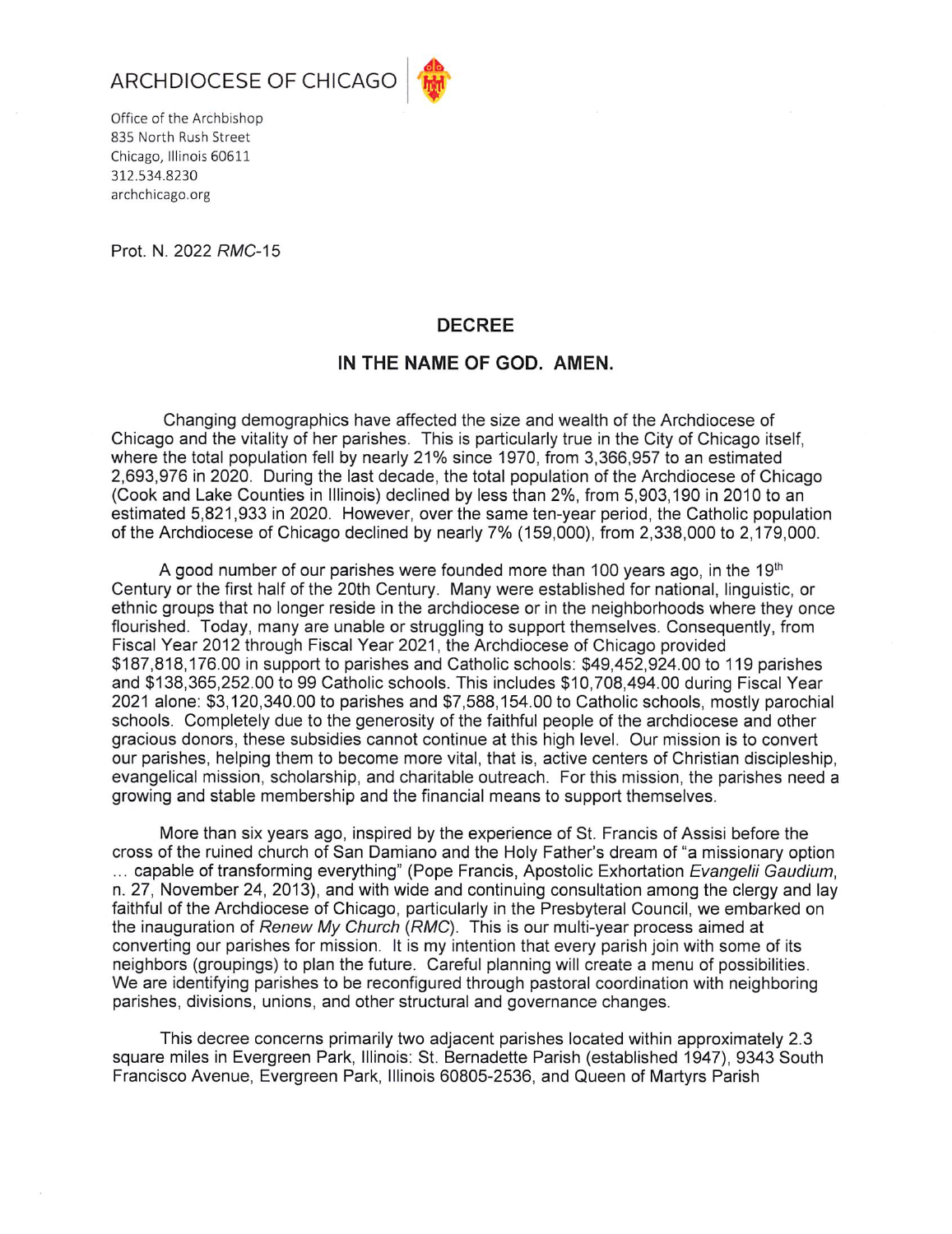**Prot. N. 2022 RMC-12 Decree March 28, 2022 Page 2** 

**established 1952), 10233 South Central Park Avenue, Evergreen Park, Illinois 60805-3717. It also touches on a small portion of the approximate 1.5 square mile territory of Most Holy Redeemer Parish (established 1941), 9525 South Lawndale Avenue, Evergreen Park, Illinois 60805-2128. The churches of the three parishes are approximately 1.2 to 3.4 miles apart, a drive of between seven and fourteen minutes.** 

**In Fiscal Year 2020 the pre-COVID-19 average Sunday Mass attendance at St. Bernadette Parish was 455, a 63% decline from the 1,245 attending in Fiscal Year 2000. The same year, the average Sunday attendance at Queen of Martyrs Parish was 773, a 53% decline from the 1,655 attending in Fiscal Year 2000. Meanwhile, the average Sunday attendance at Most Holy Redeemer Parish was 862 in Fiscal Year 2020, a 58% decline the 2,044 attending in Fiscal year 2000.** 

**On October 31, 2021, St. Bernadette Parish had savings of \$205,055.00 on deposit, debt incurred prior to Fiscal Year 2012 of \$121,522.00, and capital needs of \$539,150.00; Queen of Martyrs Parish had savings of \$479,991.00 on deposit, no church debt, and \$1,057,550.00 in capital needs; while Most Holy Redeemer Parish had savings of \$929,969.00 on deposit, no church debt, and capital needs of \$2,305,850.00.** 

**During Fiscal Year 2019, liturgical life outside Sunday Mass at St. Bernadette Parish included 31 funerals, seven marriages, and 19 Baptisms. In the same period there were 33 funerals, seven marriages, and 45 Baptisms at Queen of Martyrs. At Most Holy Redeemer Parish there were 39 funerals, 12 marriages, and 70 Baptisms.** 

**Following consultations last year with lay and clergy members of the parishes, including input from parishioners at large, a report was submitted to the Archdiocesan Standards and Recommendations Commission, a group of lay and clergy representatives from across the Archdiocese of Chicago. Recently, the Renew My Church Executive Committee submitted the Commission's recommendation to the pastoral leadership of the archdiocese. Due to the decline in the number of faithful at all three parishes, continuing decline in the number of priests to serve as pastors, and significant capital needs at all three parishes, the Church in this area of the Archdiocese of Chicago will struggle financially and administratively to sustain three parishes. If the care of souls, evangelization, and discipleship are to be the focus of future mission, the consolidation and conservation of resources within two parishes is the recommended course of action.** 

**THEREFORE, know that I, Cardinal Blase J. Cupich, Archbishop of Chicago, according to the norms of canon 50, canon 121, canon 127 §§ 1, 2,2° , & 3, and canon 515 §2 of the Code of Canon Law, have before me a proposal that the above-mentioned St. Bernadette Parish and Queen of Martyrs Parish, both in Evergreen Park, Illinois, be extinguished as separate juridic persons in the Church and united to form one new juridic person, a territorial parish named,** *ad interim,* **Queen of Martyrs and St. Bernadette Parish, located within the combined territories of**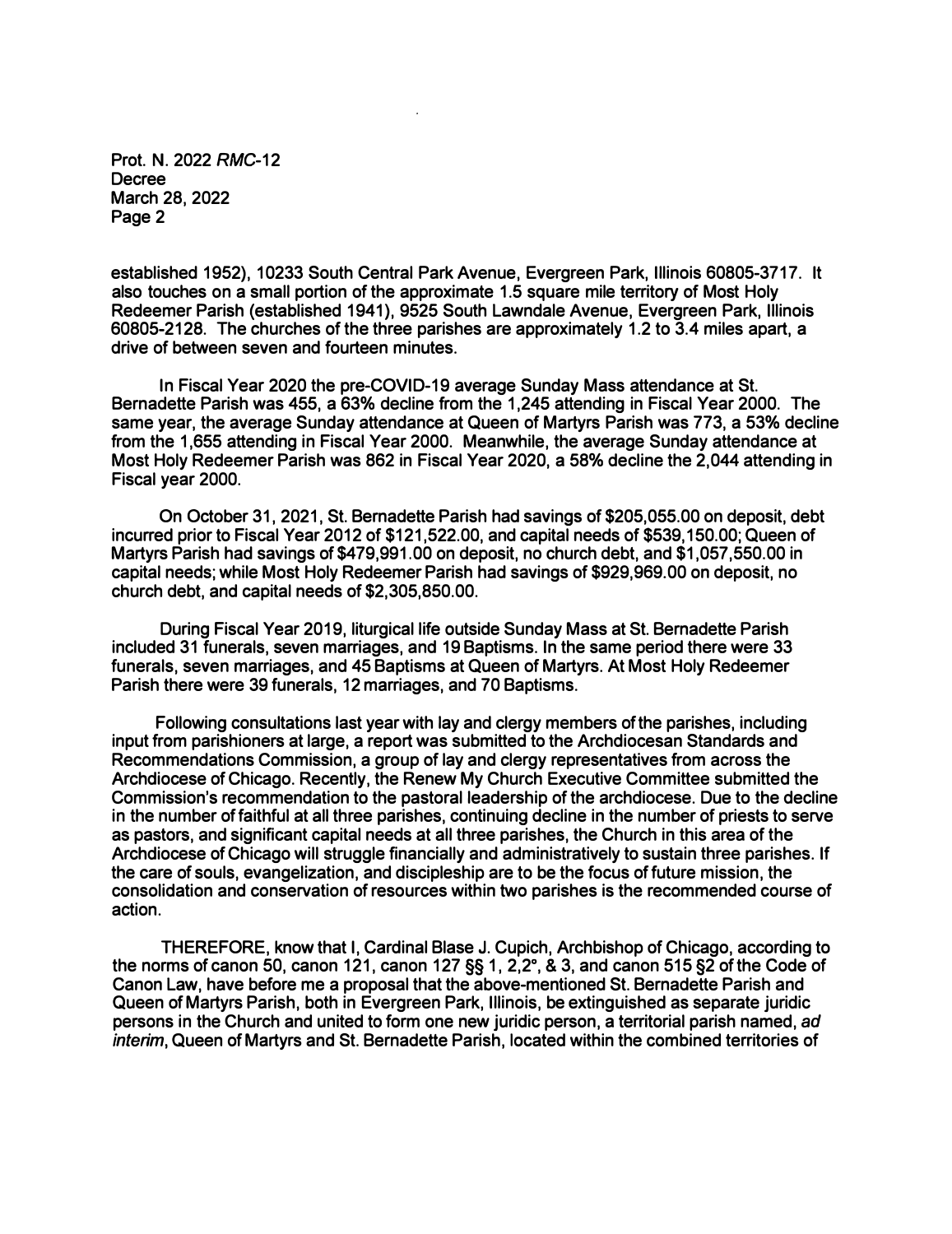Prot. N. 2022 RMC-12 Decree March 28, 2022 Page 3

Queen of Martyrs Parish and St. Bernadette Parish, with the addition of that portion of the territory of the Most Holy Redeemer Parish bounded by 98<sup>th</sup> Street on the North, Kedzie Avenue on the East, Spaulding Avenue on the West, and 99<sup>th</sup> Street on the South. Queen of Martyrs Church is to be designated the parish church. Know also, I convened the Presbyteral Council of the Archdiocese of Chicago electronically via the internet on January 17, 2022. Then, after hearing the Presbyteral Council and receiving its vote of 31 for and three against the proposal. I accepted the Presbyteral Council's advice and now, invoking the Holy Spirit.

## I decree the following:

1. Effective July 1, 2022, the above-mentioned St. Bernadette Parish and Queen of Martyrs Parish, both in Evergreen Park, Illinois, shall be extinguished as separate juridic persons in the Church and united to form one new juridic person, a territorial parish within the combined territories of Queen of Martyrs Parish and St. Bernadette Parish, and the portion of the territory of Most Holy Redeemer Parish between 98th and 99th Streets and Kedzie and Spaulding Avenues. The new parish is to be called, ad interim, Queen of Martyrs and St. Bernadette Parish:

2. The ministries of the two extinguished parishes will become those of the new Queen of Martyrs and St. Bernadette Parish;

3. Each and all the parishioners of the two extinguished parishes, along with the faithful domiciled within the new parish boundaries, will be parishioners of the new Queen of Martyrs and St. Bernadette Parish:

4. The territory of the new Queen of Martyrs and St. Bernadette Parish will be the combined territories of the extinguished Queen of Martyrs Parish and the extinguished St. Bernadette Parish, together with the small portion of the territory Most Holy Redeemer Parish. as depicted and described on the map and in the document attached to this decree;

5. Subject to the intention of founders and donors, and with due regard for any acquired rights, the goods and patrimonial rights of the two extinguished parishes, together with any obligations with which they may be burdened, will be those of the new Queen of Martyrs and St. Bernadette Parish (canon 121):

6. The churches of the extinguished Queen of Martyrs Parish and the extinguished St. Bernadette Parish will be churches of the new Queen of Martyrs and St. Bernadette Parish. retaining their own titles. Queen of Martyrs Church shall be designated the parish church of the new parish;

7. The data submitted to the Presbyteral Council on this matter, together with the minutes of the Council meeting of January 17, 2022, are to be attached to this decree and will become available upon request to those eligible to receive them;

8. The sacramental records and other materials relevant to historical research pertaining to the two extinguished parishes will be collected and maintained at the Queen of Martyrs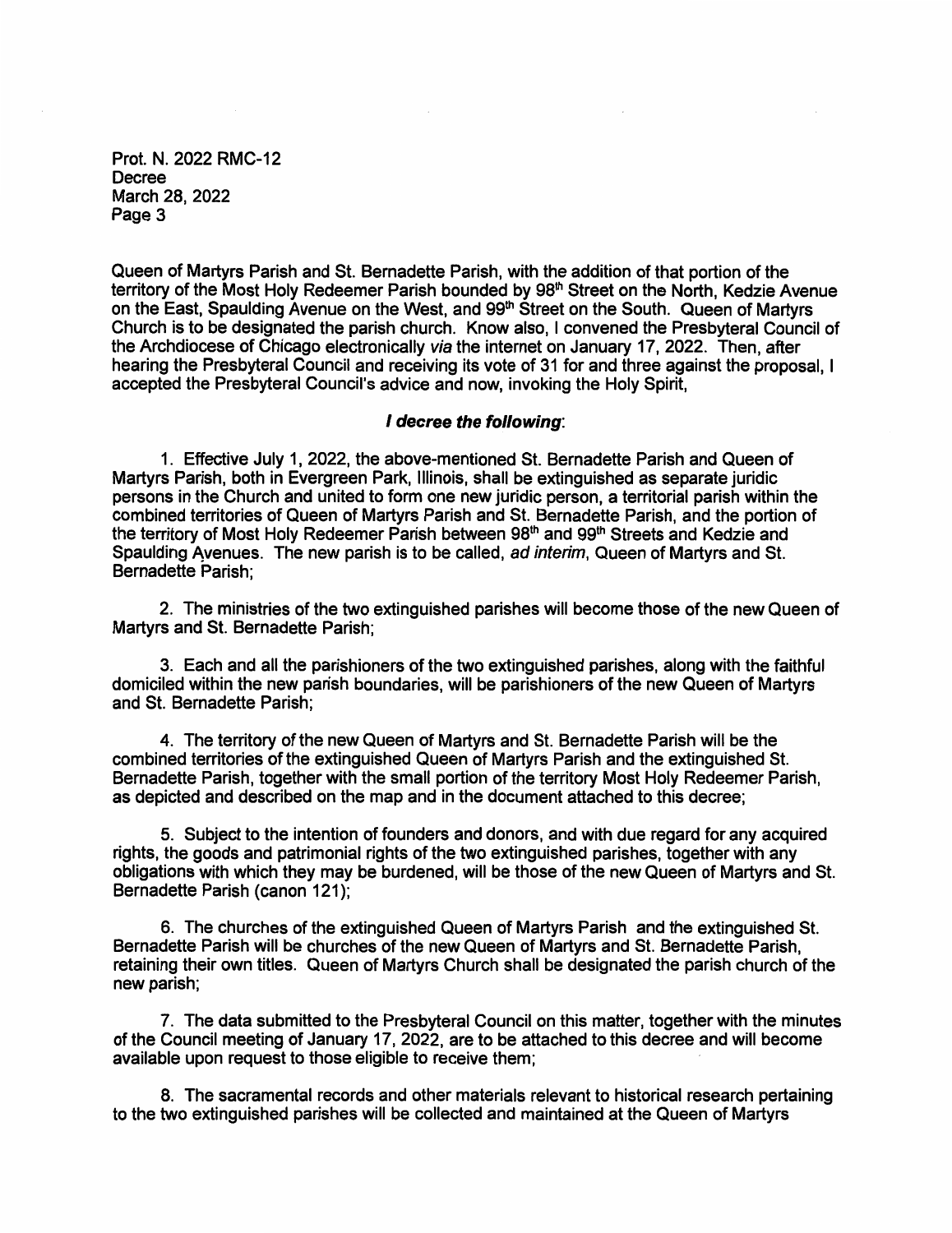Prot. N. 2022 RMC-12 Decree March 28, 2022 Page 4

Church campus, unless otherwise determined by the expert staff of the Joseph Cardinal Bernardin Archives and Records Center of the Archdiocese of Chicago; and

9. Notification of this decree shall be given immediately through the official website of the Archdiocese of Chicago. The decree shall be conveyed to the pastors of Queen of Martyrs Parish and St. Bernadette Parish, as well as to the pastor of Most Holy Redeemer Parish. As soon as possible, the pastors shall inform their parishioners of the decree through the parish bulletin or other suitable means.

Before hierarchical recourse (appeal) may be taken against this decree, a written, dated, and signed petition, asking me to revoke or amend the decree, must be sent or delivered to me within ten (10) useful days from notification of the decree (CIC cc. 1734, 1735, 1737). The address is Office of the Archbishop of Chicago, Archbishop Quigley Center, 835 North Rush Street, Chicago, Illinois 60611.

Given this 28<sup>th</sup> day of March, A.D. 2022. From Holy Name Cathedral, Chicago, Illinois

Slan Card .-Archbishop of Chicago



R. Robert Kelely

**Ecclesiastical Notary** 

**Attachments**